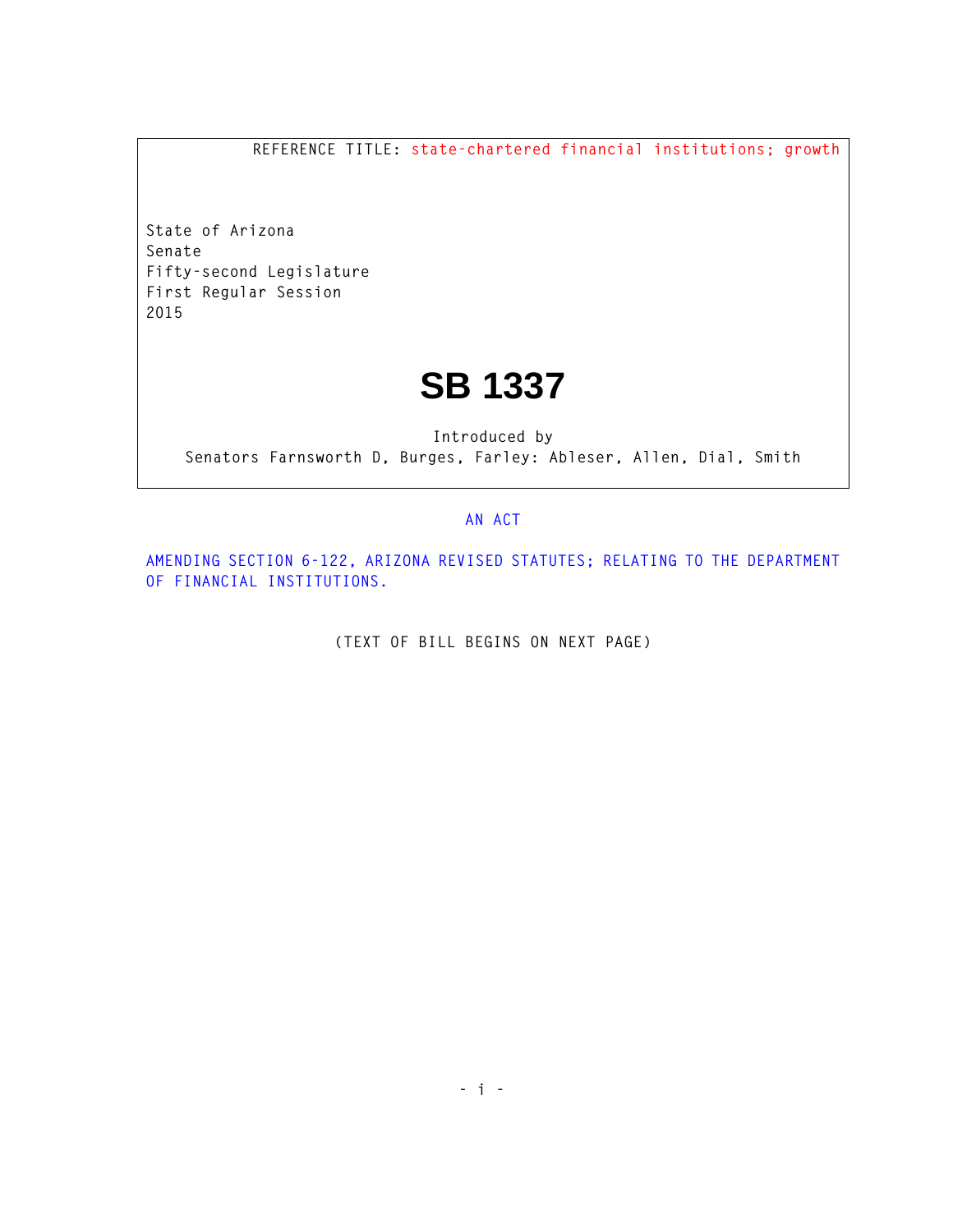**1 Be it enacted by the Legislature of the State of Arizona: 2 Section 1. Section 6-122, Arizona Revised Statutes, is amended to 3 read: 4 6-122. Superintendent; authority; duties; exemption 5 A. The superintendent has the authority and responsibility for the 6 discharge of all duties imposed by law on the department. 7 B. The superintendent shall: 8 1. Examine or cause to be examined each financial institution 9 annually, except financial institution holding companies, banks, savings and 10 loan associations, credit unions and consumer lenders, and more frequently if 11 the superintendent considers it necessary. 12 2. Examine or cause to be examined each bank, credit union and savings 13 and loan association at the superintendent's discretion but at least once in 14 every twenty-four month period. 15 3. Examine or cause to be examined the business and affairs of any 16 enterprise and any consumer lender for the purpose of administering and 17 enforcing this title at the superintendent's discretion but at least once in 18 a five-year period. 19 4. Examine or cause to be examined financial institution holding 20 companies as frequently as the superintendent considers necessary to 21 administer and enforce this title. 22 5. Notwithstanding paragraph 3 OF THIS SUBSECTION, examine or cause to 23 be examined the accounts held in trust by each escrow agent at least once in 24 every two-year period in accordance with PURSUANT TO section 20-1593 and 25 examine or cause to be examined each escrow agent at least once in every 26 four-year period or more frequently if the superintendent considers it 27 necessary. 28 6. Notwithstanding paragraph 3 OF THIS SUBSECTION, examine or cause to 29 be examined each premium finance company at least once in every three-year 30 period and more frequently if the superintendent considers it necessary. 31 7. Publish a consumer information brochure that includes: 32 (a) The finance charges permitted by this state. 33 (b) The types of insurance that may be offered but that are not 34 required by law to be purchased with the granting of a loan. 35 (c) Interest rate limitations on all lenders including amounts that 36 may not be charged to borrowers. 37 (d) Consumer rights and means of recourse from unfair practitioners. 38 8. MAKE IT A PRIORITY TO ENCOURAGE THE GROWTH OF STATE-CHARTERED 39 FINANCIAL INSTITUTIONS IN THIS STATE AND BY FEBRUARY 1 OF EACH CALENDAR YEAR 40 NOTIFY THE GOVERNOR, THE PRESIDENT OF THE SENATE AND THE SPEAKER OF THE HOUSE 41 OF REPRESENTATIVES IF THE TOTAL NUMBER OF STATE-CHARTERED BANKS OR 42 STATE-CHARTERED CREDIT UNIONS DECREASES DURING THE PRIOR CALENDAR YEAR.**